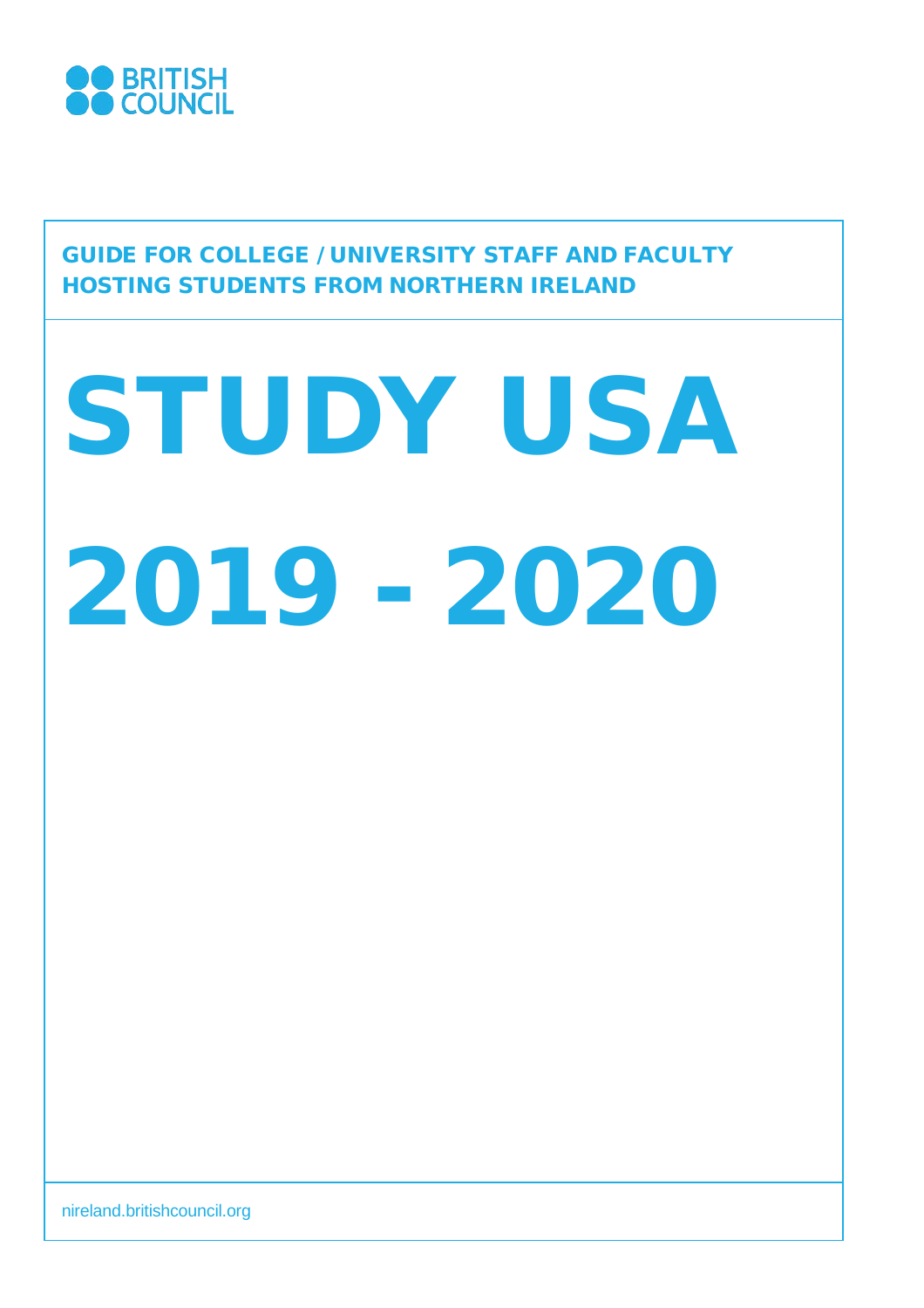# INTRODUCTION

This guide provides information for the faculty and staff of US institutions in contact with students sent to the United States through the Northern Ireland Study USA program, formerly known as the Business Education Initiative (BEI).

This information should inform host faculty and staff how they can help and guide the students during their year in the US. Issues covered have been identified by former participants in the program as important to their success.

In this guide the term "host institution" refers to the United States College or university which is receiving the students; "home institution" refers to the student's university or college in Northern Ireland.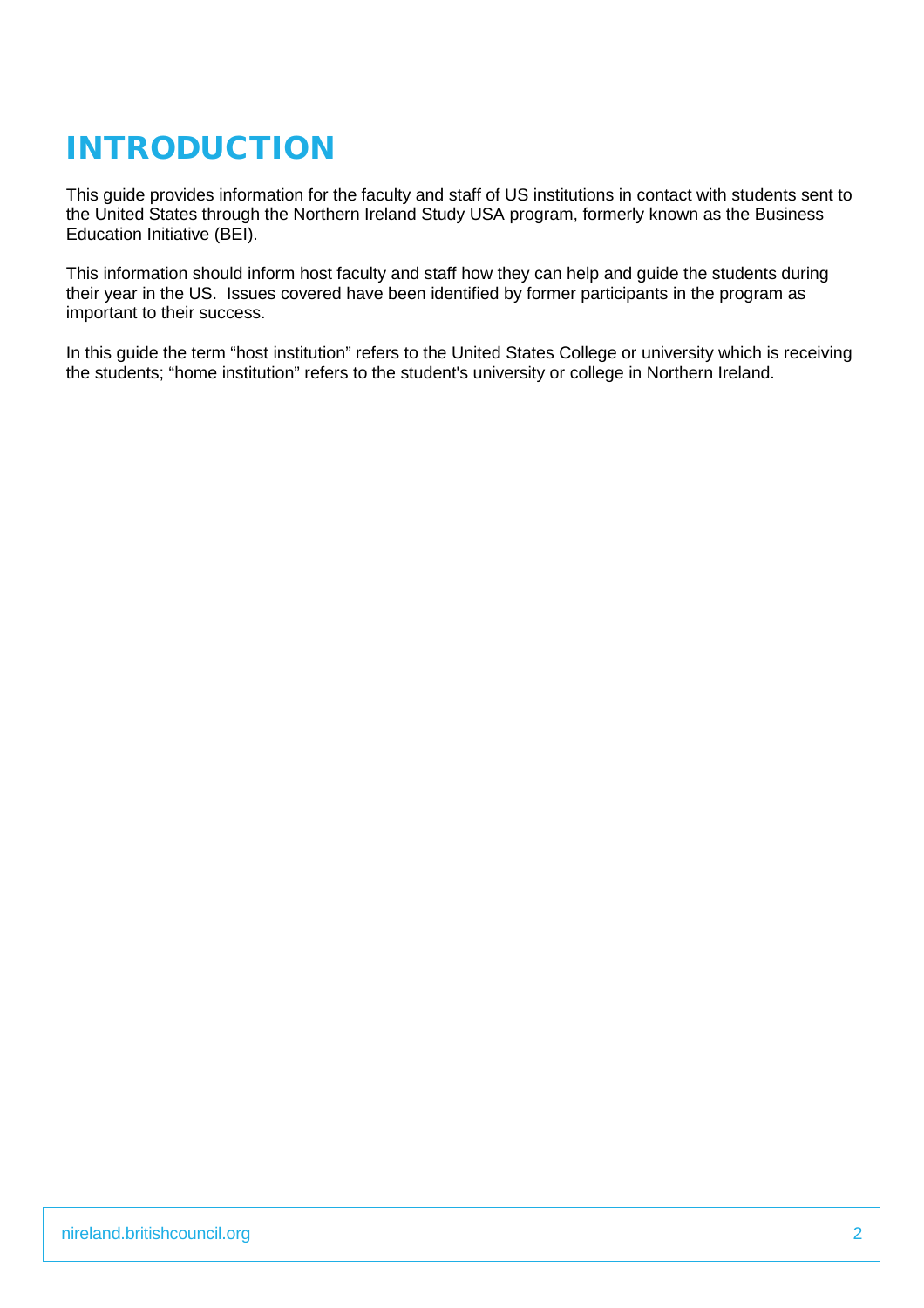# **CONTENTS**

|    | 1. Introducing British Council                                                                                                                                                                                                                                                                                                 | Page 4  |
|----|--------------------------------------------------------------------------------------------------------------------------------------------------------------------------------------------------------------------------------------------------------------------------------------------------------------------------------|---------|
| 2. | <b>Study USA Staff Contact Details</b>                                                                                                                                                                                                                                                                                         | Page 4  |
| 3. | Aims of the Study USA Program                                                                                                                                                                                                                                                                                                  | Page 4  |
|    | 4. Expectations of Student Performance<br>4.1 Credits<br>4.2 Business, STEM and Elective Classes<br>4.3 Grade Point Average<br>4.4 Internships<br>4.5 Ambassadorial Presentations<br>4.6 Voluntary / Community Involvement<br>4.7 Project for Northern Ireland College/University                                              | Page 5  |
|    | 5. Host College Responsibilities<br>5.1 Administering I-20 paperwork<br>5.2 Assigning a Designated Contact<br>5.3 Assigning an Advisor<br>5.4 Greeting the Students<br>5.5 Classification of the Student<br>5.6 Housing Arrangements<br>5.7 Orientation<br>5.8 Student Support<br>5.9 Certification of Completion of Study USA | Page 7  |
|    | 6. Campus Life<br>6.1 Involvement in Campus Activities<br>6.2 Exposure to American Culture and Travel<br>6.3 Part Time Work on Campus                                                                                                                                                                                          | Page 9  |
|    | 7. Funding the Study USA Scholarship<br>7.1 US College/University Contribution<br>7.2 British Council Financial Contribution<br>7.3 Student Financial Contribution<br>7.4 Medical Insurance<br>7.5 Vaccinations<br>7.6 Meal Plans<br>7.7 Book Allowance<br>7.8 Reconciling the Student Account                                 | Page 10 |
| 8. | Irish American Scholars (IAS) Program                                                                                                                                                                                                                                                                                          | Page 12 |
| 9. | US Faith Based Higher Education Association<br><b>Contact Details</b>                                                                                                                                                                                                                                                          | Page 13 |
|    | 10. Northern Ireland Institution Contact Details                                                                                                                                                                                                                                                                               | Page 14 |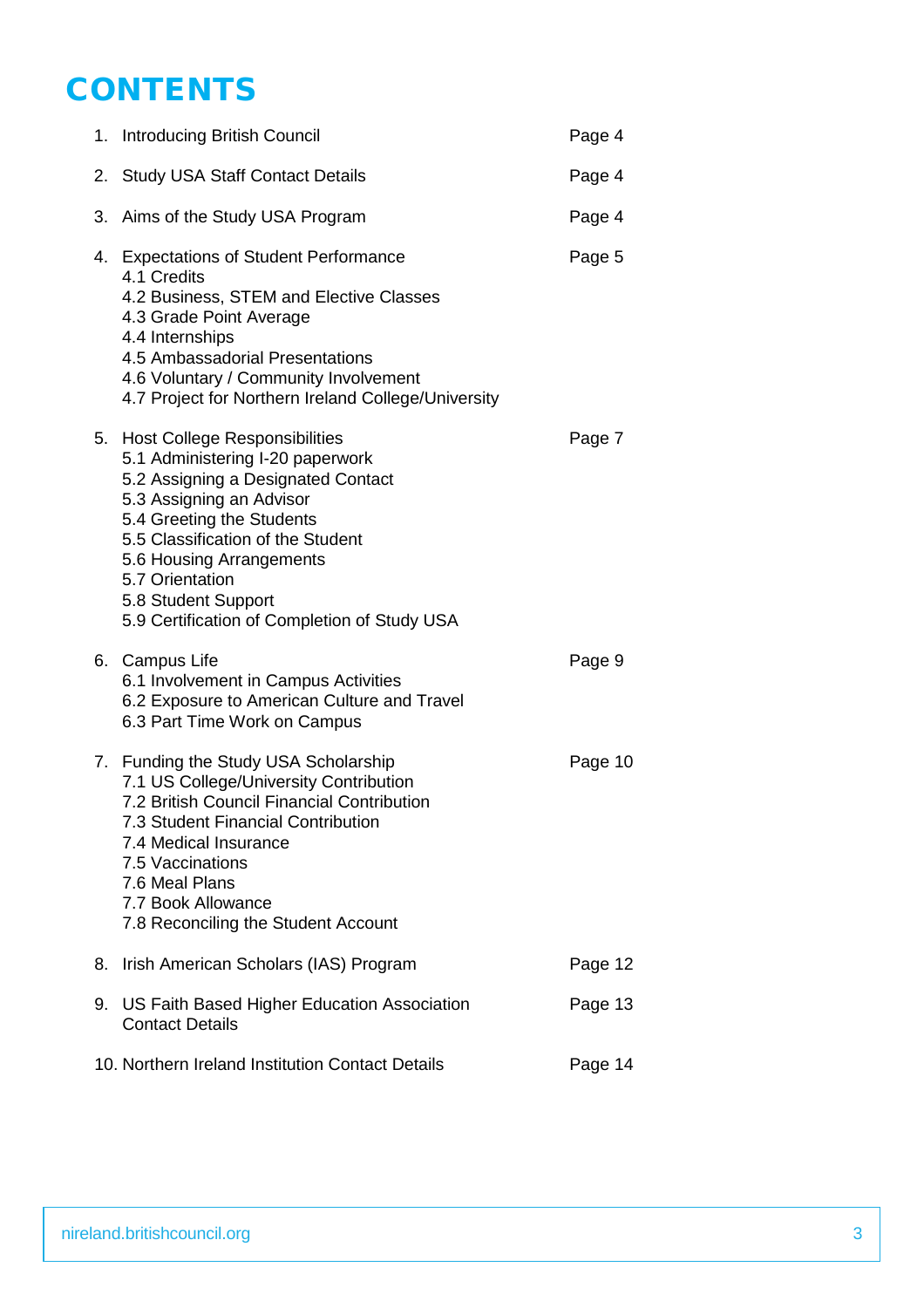# 1. INTRODUCING THE BRITISH COUNCIL

British Council has offices in 110 countries worldwide, and employs 7500 staff. We have offices throughout the UK in London, Manchester, Edinburgh, Cardiff and Belfast. The office in Belfast employs 30 staff and this is the office where the Study USA Team is based.

Our purpose is to build mutually beneficial relationships between people in the UK and other countries and to increase appreciation of the UK's creative ideas and achievements.

This work is driven by our strong belief in internationalism, a commitment to professionalism and an enthusiasm for creativity. These qualities, coupled with our integrity and our conviction that cultural relations can help individuals and the world community to thrive, make the British Council a good partner and a special place to work.

# 2. STUDY USA STAFF CONTACT DETAILS

**Study USA Email:** study.usa@britishcouncil.org

**Emergency Number (weekends/out of office hours):**

Karen McCormack (Study USA Senior Project Manager): 011 44 7727 666 070

**Dr Tony Novosel Study USA Student Support Advisor**

pugachev@pitt.edu Skype Name: novoawl Work: 412 648 7464 Cell : (001) 412 425 2352

# 3. AIMS OF THE STUDY USA PROGRAMME

The aims of the program are to:

- To provide students from Northern Ireland with an outward looking, international experience through a year-long placement in a US School.
- To improve the core employability skills of the participating students
- To develop future managers and leaders for the Northern Ireland economy
- To raise the economic, cultural and political awareness of Northern Ireland in the US.
- To contribute to the process of finding a lasting peace in Northern Ireland.
- A collateral benefit for US academic institutions is an opportunity to further the internationalization of their campuses.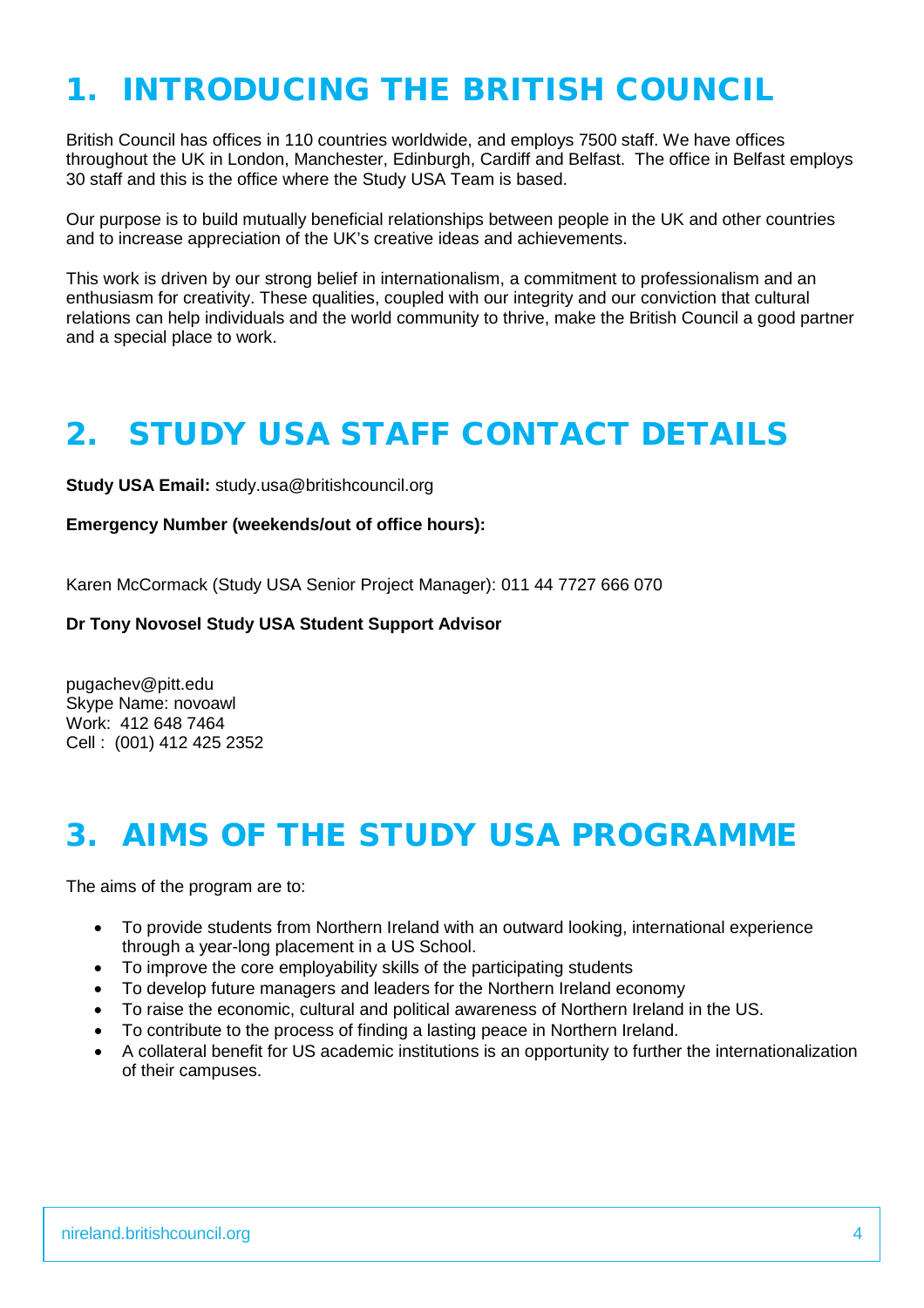# 4. EXPECTATIONS OF STUDENT PERFORMANCE

Even though it is the responsibility of each student to meet the program's expectations for the year, it is useful for the host institution to know what is required of the students. This will permit the host institution to assist the student in reasonable ways to do what is expected.

- Complete a minimum of 30 credits over one academic year. Students are required to take a minimum of 24 credits in business or STEM related subjects.
- Maintain 100% attendance unless extenuating circumstances arise which can be evidenced e.g. medical issue, family emergency or an absence excused by the Professor in advance.
- Achieve a Grade Point Average of 3.0 or above.
- Ambassadorial Role give 5 presentations about Northern Ireland over the year.
- Complete voluntary / community work on campus.
- Complete a Business Related Project for submission to Northern Irish University. Please note this work is set and monitored by the student's home institution.
- Complete a Personal Development Portfolio of their experience on Study USA.
- Develop employability skills such as team working, presentation & communication skills which they bring back to Northern Ireland.

### 4.1 Credits

#### **Students are required to obtain a minimum of 30 credits over the academic year, 24 of which should be in business related classes with the remaining credits made up of elective choices.**

Students are required to study full time each semester or quarter. On the semester system, this should be typically defined as at least fifteen hours. Assuming that, this means students will take a minimum of five courses each semester.

Host institutions will be aware that the learning styles at the Higher Education level differ between the US and the UK. The students from Northern Ireland will not be accustomed to the continuous form of assessment and the importance of classroom discussion; instead they typically have end of semester examinations and large pieces of independent coursework. We are of course confident that our students will adapt and learn a great deal from this new system and they have been briefed about the differences in advance.

### 4.2 Business and Elective Classes

Students are expected to take 24 business credits over the academic year. Regardless of their majors at their home institutions, they are required to take courses that will assist their entrance into the Northern Irish economy upon graduation. If they are majoring in business, they would be expected to take advanced business courses in the United States; if they are majoring in other subjects, they should take whatever business courses for which they meet the prerequisites. "Business" is defined broadly and includes any courses that are business related including Management, IT, Human Resources, Public Speaking, Languages, Marketing, Communication, etc. In addition to their business classes, students should take elective credits also.

From 2019, students will now be able to take STEM related subjects during their academic year. If they are majoring in a STEM field, they would be expected to take advanced classes in the United States.

Students will not be required to take STEM related classes if they wish to focus solely on business for their academic year.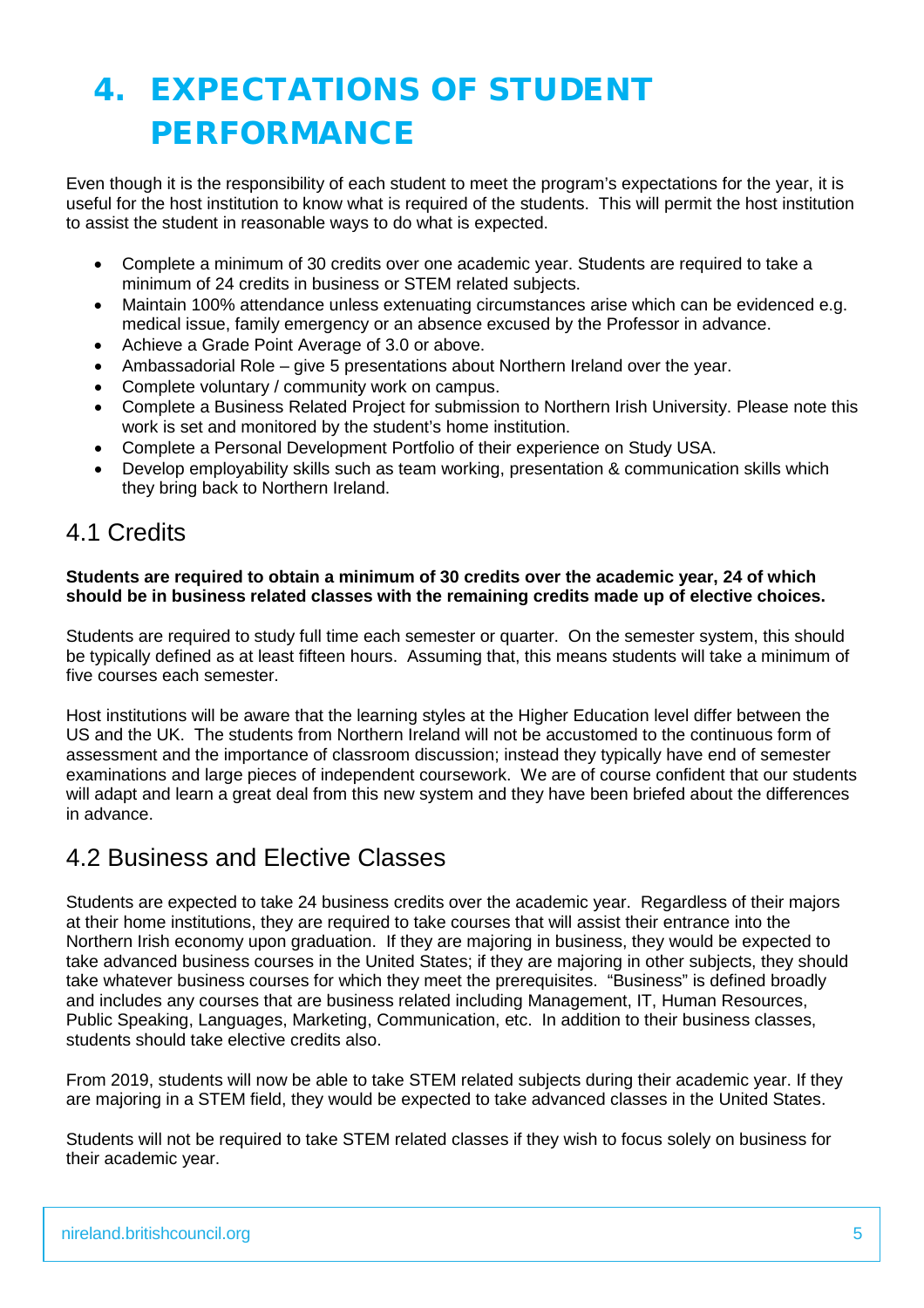Elective credits might be in Art, Design, Psychology, English, Math, History, Drama for example. Students are free to pick whichever elective they wish.

### 4.3 Achieve a Grade Point Average of 3.0 or above

British Council together with the home college require students to achieve a 3.0 GPA or above on completion of the year study. British Council will review and monitor the academic progress at set intervals throughout the year. Academic feedback and progress reports will be sought on Mid Term and End of Term grades.

The following procedure will be taken for students whose GPA is less than a 3.0

- Those who are not able to provide a valid reason for a low score will be withdrawn from the program and must return home to Northern Ireland when results become known.
- Students whose overall score is less than 3.0 by the end of the academic year will not graduate from Study USA.

### 4.4 Obtain an Internship with US business (if possible)

Internship opportunities are encouraged particularly if they contribute to academic credit (i.e. where they count for credit hours). They provide an excellent way to see first-hand, how American businesses operate.

(It is important that an organization offering an internship has adequate insurance cover.)

### 4.5 Ambassadorial Role - Deliver 5 presentations on NI during the year

From its inception, the program has assumed that students will enhance their careers if they can speak well in public. The students are expected to seek opportunities to speak in public while they are in the United States. Public speaking gives students the opportunity to share Northern Irish culture and their own personal life experiences. At the British Council pre-departure briefing, students are supplied with background information on Northern Ireland. Students are required to make five presentations over the year on Northern Ireland. Students are advised to look for opportunities to speak to classes or other student groups on campus, at local public schools, or church and civic groups.

At the start of the academic year, students will be provided with a Presentation Record Sheet where they keep a record of their completed presentations. It is their responsibility to keep this up-to-date and to inform their international advisor that each presentation has taken place. Once five presentations have been completed they will request that their international advisors signs the record and returns it to the Study USA team.

# 4.6 Complete Voluntary/Community Work

It is expected that the Study USA student will take every opportunity to get involved on campus, and seek to give something back to the community in which they are living for the year. The student should be encouraged to participate in various events and volunteer opportunities where possible.

### 4.7 Project for Northern Ireland College/University

Depending on the Northern Ireland College/University, students are required to complete a businessrelated project while in the United States. They will be required to submit the paper to their home institution upon return. It would be helpful if the US institution were to take an interest in the projects and assist with the selection of an appropriate topic.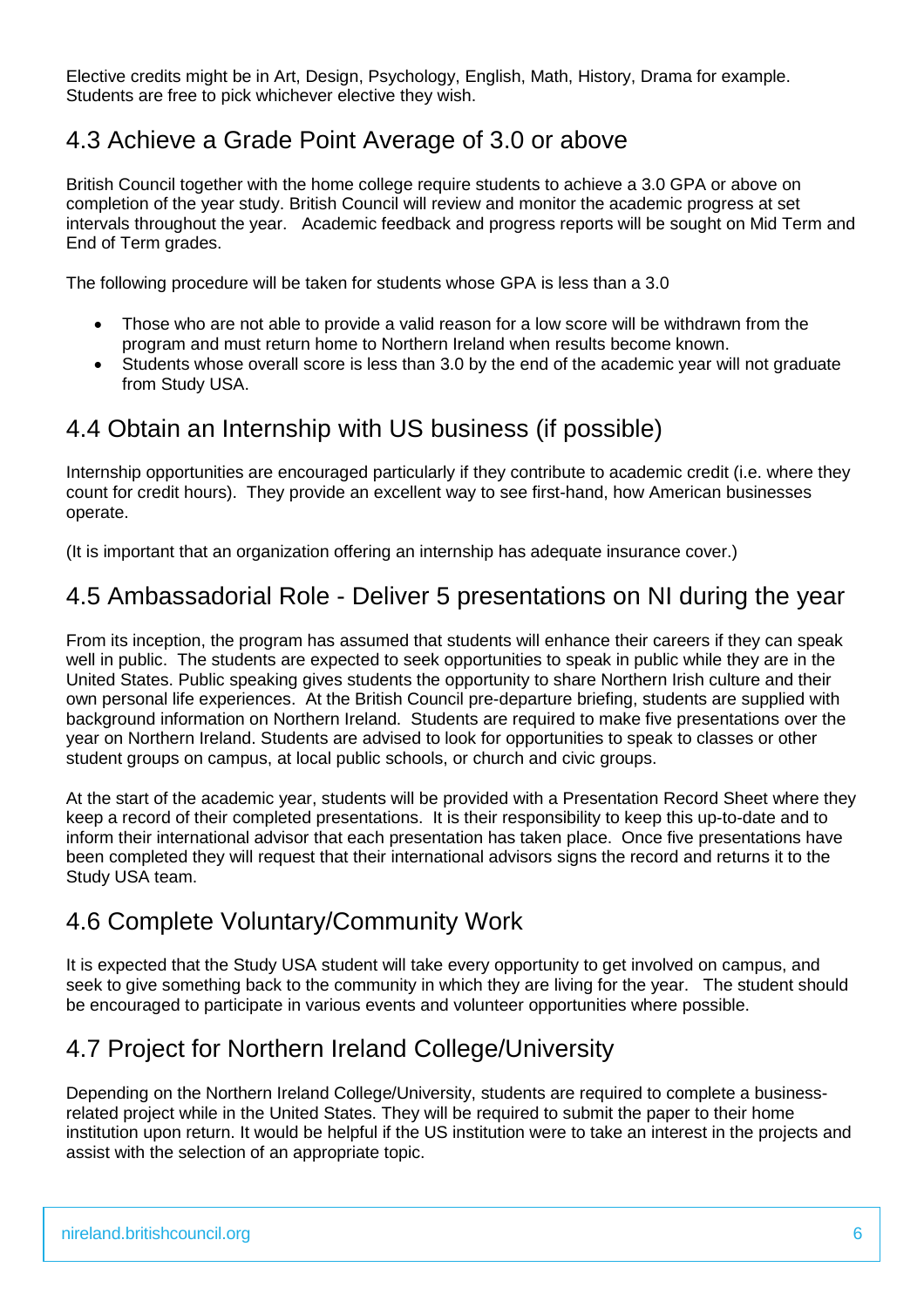# 5. HOST COLLEGE OR UNIVERSITY'S RESPONSIBILITIES

### 5.1 Administering I-20/DS2019 Paperwork

The Study USA student will complete an information form to obtain an I-20/DS2019. British Council has emailed this information to our contact at the college. The completed I-20 or DS2019 should be mailed to the British Council office, where the Study USA team will then pass it along to the student. Guidance notes have been supplied to assist with completing the paperwork. It may also be useful to send a College View-book (or any other publications) and any other forms that are required.

### 5.2 Establish a Designated Contact Person

When the President commits the host institution to the program, he or she should designate someone on campus to administer the program. This will be the person with whom the Study USA team will communicate, the one who enrolls the student and the person who provides a point of contact for the student on campus throughout the year. This is usually a member of staff from the International Office or Admissions Office.

### 5.3 Assign an Academic Advisor

Experience in the past few years has shown that good counseling on the part of host institutions is one of the keys to the students having a successful year. The UK and American educational systems share the same common goals, but the way in which they arrive at these goals is different. Students entering the American system can at times find themselves overwhelmed in strange course requirements and different academic and social expectations. Careful advising can easily overcome these differences and assist the students in fulfilling their expectations.

# 5.4 Greeting the students

The British Council makes every effort to have the students arrive on campus just prior to orientation, but flight schedules and personal needs sometimes bring the students to campus a few days early. British Council will inform the Contact Person of the date of the students' arrival, but it is often helpful if the college or university can arrange to have the student met at the airport or greeted within a few hours of arrival.

### 5.5 Classification of the Students

Study USA students are arriving in the US to complete their Junior Year of study.

### 5.6 Housing Arrangements

The funding from British Council covers double dorm accommodation for the student. In order to gain the best possible exposure to American life and study, we ask that Study USA students share a dorm and should not be housed in a single room. It is ideal if the student can share a dorm with a US roommate, rather than other international students. Whilst some students may choose other options available to them on their housing applications, only a double dorm should be offered unless permission has been given from Study USA.

Some institutions do classify Study USA students as freshmen since they are transferring in with no credits and automatically house the student in freshman dormitories. It may be helpful to know that the students from Northern Ireland are usually older than most freshmen and they can often feel out of place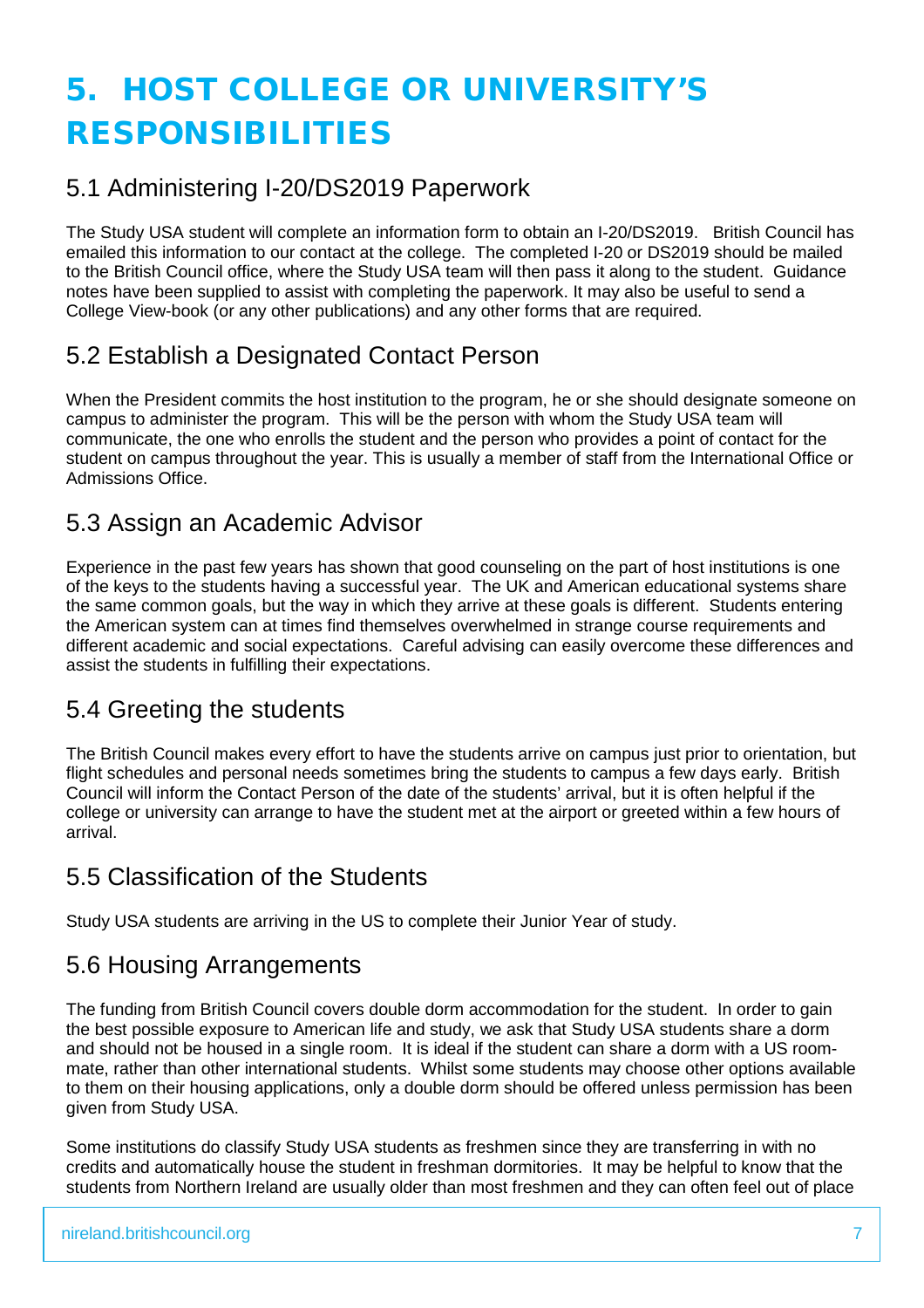in a freshman facility.

Sharing accommodation and living with a US student is a vital way to integrate the student into the US culture, as well as assisting with building friendships.

During holidays, when the majority of dorms on campus close it is important that the student has sufficient funds of their own to cover accommodation, food and other living expenses, or that they make alternative arrangements. British Council does not provide funding for food and accommodation outside term time.

### 5.7 Orientation

If possible, the student should go through Freshman and International orientation since they are unfamiliar with the school and American educational practices.

The student may also need guidance and assistance to enable them to open a US bank account and purchase any necessary items for their dorms.

### 5.8 Student Support

Spending a year studying abroad is an exciting prospect and naturally students have high expectations of the experience.

Many students report that they are surprised by the difference in culture between the US and Northern Ireland and experience difficulties in adjusting to their new environment.

If a student is unhappy, homesick, struggling to settle in or having difficulties keeping up with the academic requirements, we have a support system which both the student and US College/University can draw on for help.

Firstly the Study USA team in Belfast is available to lend support. Contact details are at the start of this document.

There is also a designated Student Support Advisor, based in Pittsburgh, to assist Study USA students while they are in the US. Dr. Tony Novosel is based at the University of Pittsburgh and has been providing support and guidance to the students for 20 years and will be happy to take a call, respond to emails, talk via Skype/Facebook, or even arrange to visit your campus if necessary. Tony's contact details can be found at the start of this document.

If students are having difficulties on your campus please take the following steps:

- 1. Ask the student to meet with the designated contact at their college to discuss the issues and discuss steps to overcome any problems/issues. It may be useful to make the student aware of any campus counseling services.
- 2. Encourage the student to contact the Study USA Student Support Advisor, Tony Novosel.
- 3. Contact the Study USA Team at British Council.

The Study USA team is experienced in dealing with problems and is able to contact students directly if necessary.

### 5.9 Certification of the Completion of the Study USA Year

Host institutions will be asked by British Council to certify that students have completed the full academic year and the expected courses. Students must have left the host institution in good standing and have completed all requirements.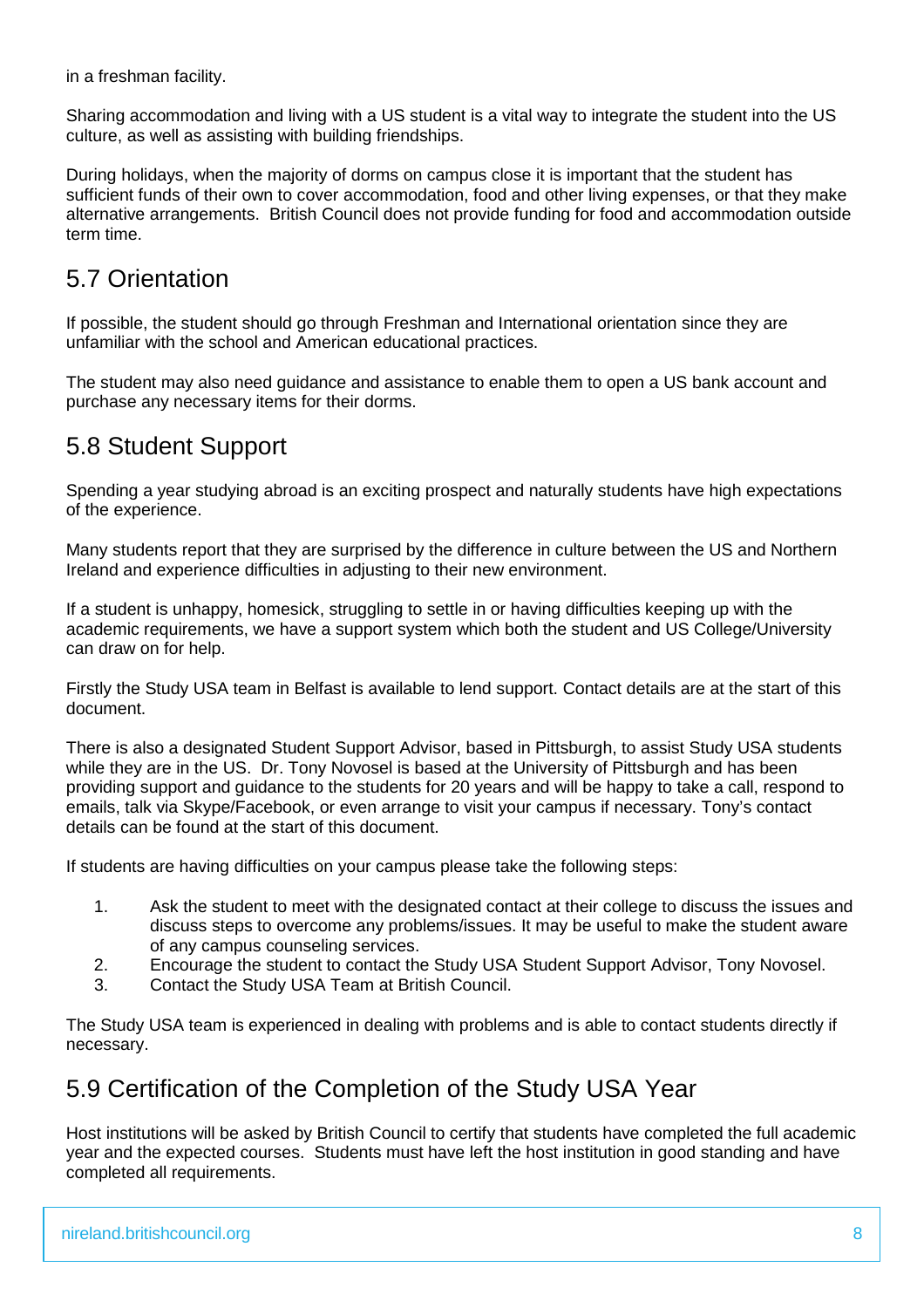Each Study USA student has signed a waiver which is included in their enrollment paperwork to you. This waiver states that the Study USA staff may have access to any details that may be required in connection with their academic achievement and Grade Point Average. Should state laws prevent the passing of such information to third parties, this waiver should be regarded as their authorization to release the required information.

# 6. CAMPUS LIFE

Study USA students are sometimes concerned they will find it difficult to adapt to a different social life than they are used to in Northern Ireland. They are leaving behind old friends and are hoping to find new ones in the United States. They have grown up in a culture where the legal age to consume alcohol is 18 and may be concerned about American and campus restrictions in this area. They will not have a car or the money to travel too far.

The students have been told that they must accept the responsibility for their own social life, but any assistance from College staff will be appreciated. Many colleges operate the "host family" system which provides a chance for international students to enjoy occasional meals and social interaction away from campus.

### 6.1 Involvement in Campus Activities and Sports

One way to develop a satisfying social life is to become involved with one's community. Students are encouraged to participate in campus life, but most of these students come from large home universities where the opportunity for extensive involvement is limited. The host institution can help students to become involved by suggesting possibilities to them. They have already been encouraged to volunteer in the near-by community, but they may need some contacts.

Each year a number of the students express interest in sports, both intramural and intercollegiate. Many are very fine athletes and could contribute to the campus teams. Students are encouraged to email the Athletic Director at the host institution ASAP if they are interested in intercollegiate sports, but if your institution can assist the students in finding their way to the right people on campus - a coach, the captain of an intramural team, or the staff of the recreation center, that would be much appreciated.

### 6.2 Exposure to American Culture and Travel

Most of what international students know about the United States they have learned through the media. Therefore the Irish students are encouraged to experience the variety of American life. Again, the responsibility for this lies with the students, but the host institution might assist by arranging for them to meet local families, visit various churches, attend local sports and cultural events, etc.

### 6.3 Part Time Work on Campus

The Study USA scholarship covers all student expenses during term time, e.g. food, lodgings, text books etc. and students are only required to pay for the basic necessities. Many students may wish to look for part-time work to help support themselves over the holidays and British Council does not object to this, so long as the students do not violate visa regulations.

If possible it would be helpful if the designated contact person could help the student to secure their Social Security Number. British Council do not wish to put pressure on the institution to find students work and acknowledges that the institutions have already made a major contribution to these students by waiving tuition. Nevertheless, if work is available and the students want it, this is acceptable.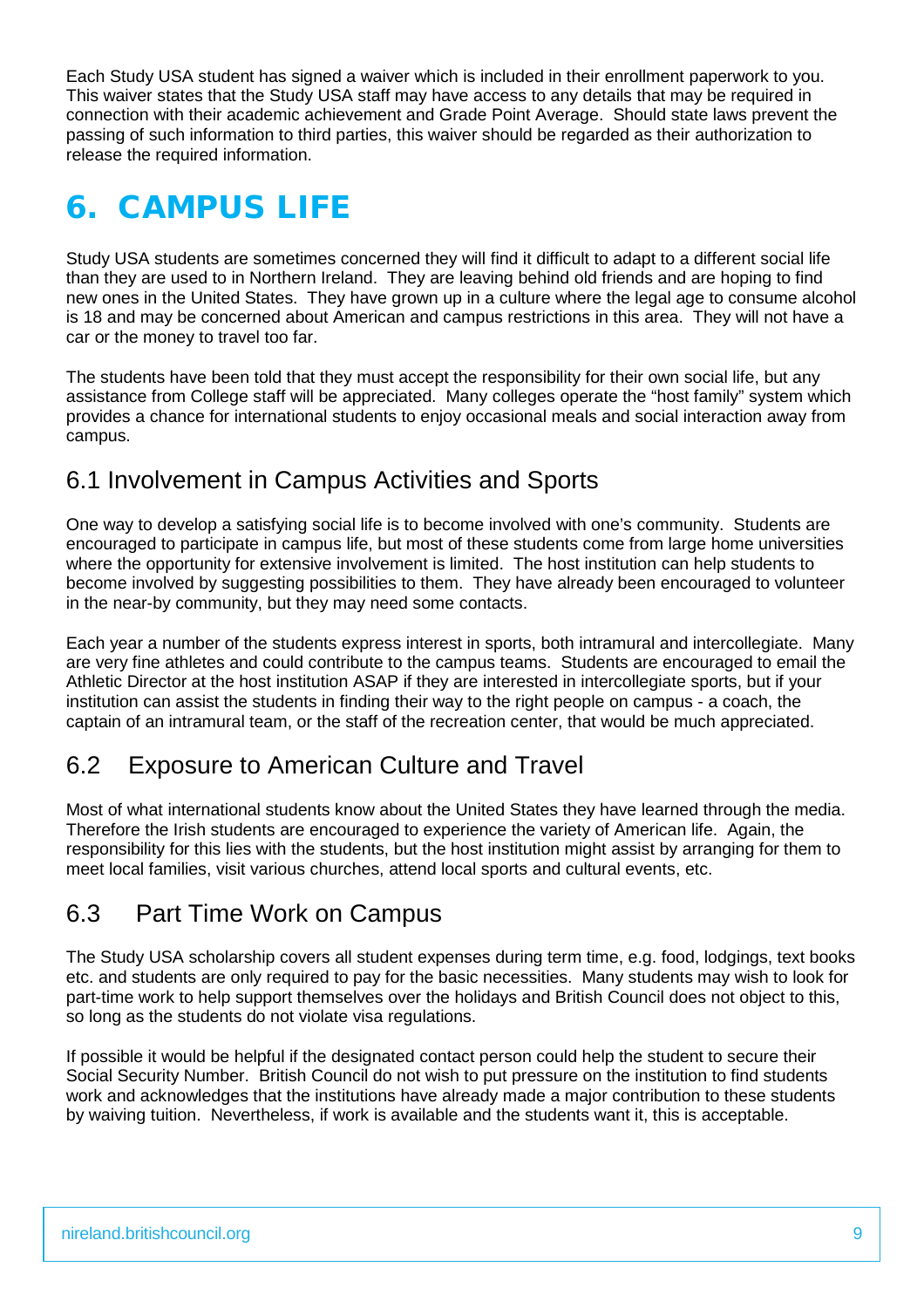# 7. FUNDING

The Study USA program is managed and administered by British Council and funded by:

- The Department for the Economy (DfE) / British Council
- USA Church affiliated Universities through the waiver of tuition fees

A placement on Study USA represents a scholarship of approximately \$40,000. This represents a considerable investment on the part of the US colleges and DfE / British Council.

### 7.1 US College/University Contribution

The US College or University very generously waives the student's tuition fees for the two semesters of study.

### 7.2 British Council Financial Contribution

DfE provides through British Council the following funding:

- Round Trip Flight to the US
- Room and Board (Term time only, Double Dorm, Full meal plan)
- Text Books (\$1100)
- Other enrollment costs (application fees, activity costs etc.)

NB: Vacation/Break Allowance is not provided.

Any additional funds required in respect of the student(s) should have the prior approval of the British Council before funds are made available.

### 7.3 Student Financial Contribution

The Study USA student is responsible for the following costs:

- Visa application & SEVIS fee
- Travel and medical insurance
- Extra costs incurred throughout the year, e.g. if the student wishes to change their meal plan, upgrade housing to a single room, replacement ID card fees, or needs to receive any vaccinations/health checks.
- Bookstore charges, e.g. Stationery, Clothing, Art supplies, Computer Equipment etc.
- Any additional campus charges e.g. paid campus events/trips, music lessons, rentals.

### 7.4 Medical Insurance

In discussion with the US Faith Based Higher Education Association, the US College President has agreed that the Study USA student is not required to purchase the US College international insurance plan. Instead, each student is responsible for purchasing their own insurance for their year in the US, from a UK insurance provider.

The student insurance policy will provide comprehensive cover for all travel arrangements (cancellation, curtailment, lost baggage, delayed departure, lost passport) as well as medical and dental cover whilst in the US. (injury, illness, hospital confinement, personal accident, personal liability, legal expenses, death, repatriation of body). The policy will also cover the student over the holidays and for trips home during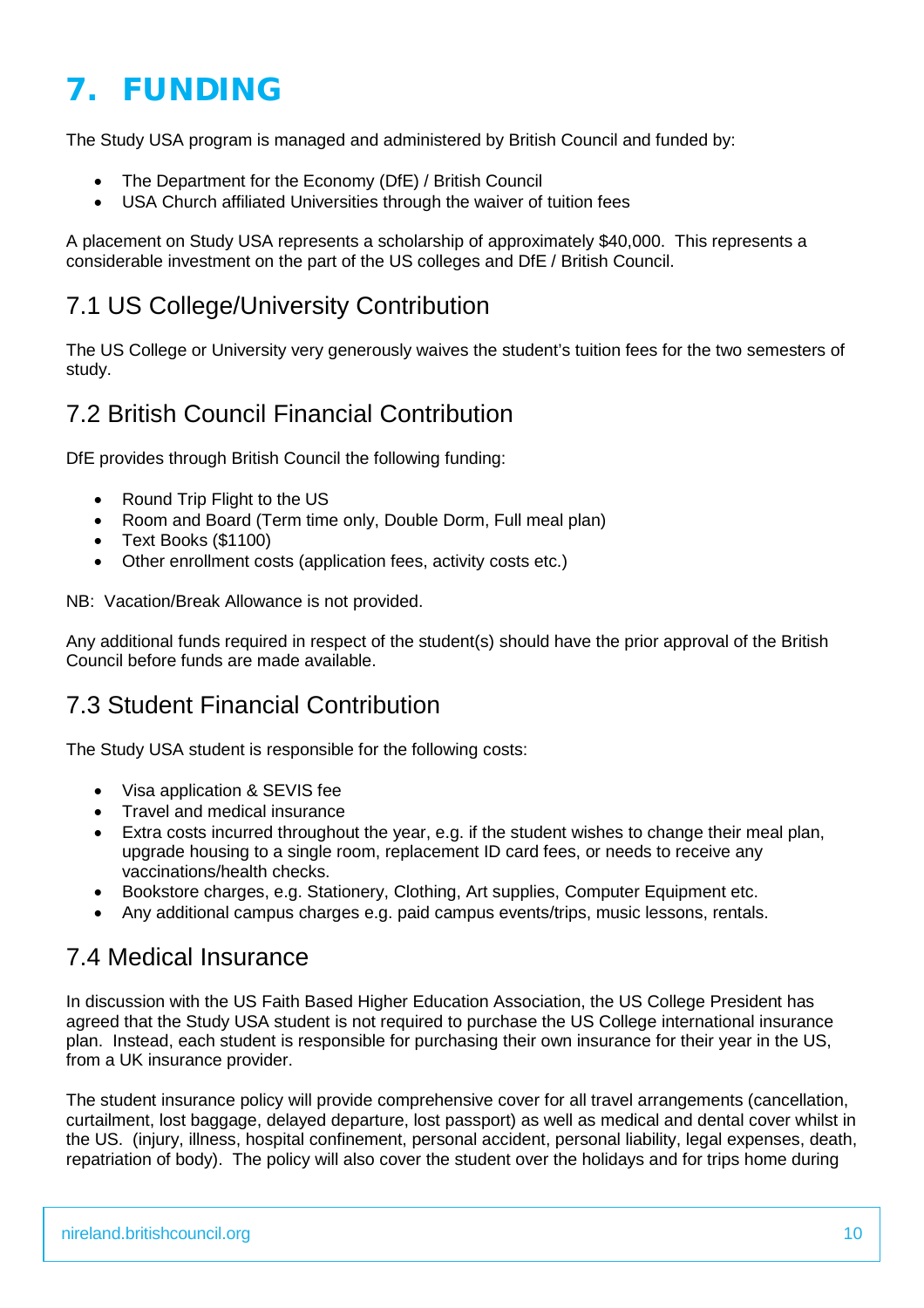the year.

The students are given guidance as to what to purchase, and usually purchase a dedicated Study Abroad policy from a company in the UK. The student will have purchased this policy before leaving the UK and the policy will be fully comprehensive to cover every aspect and emergency during their year in the US. It is therefore unnecessary for the student to purchase any other policy or cover whilst they are in the US.

### 7.5 Vaccinations

The Study USA program does not cover the cost of any enrollment vaccinations or required health checks such as TB tests or general medicals. We would ask that the student be notified of any required vaccinations prior to their departure to your college so that they may receive the medication in Northern Ireland.

### 7.6 Changes in Accommodation or Meal Plan

If the student should decide to change the accommodation or meal plan while on campus the student is responsible for any extra costs incurred. British Council cannot provide additional funds for individual students for upgrades or personal trips and expenses.

The student will be in charge of budgeting their meal plan and British Council strongly advise that the student does not use their meal plan card to purchase additional drinks/treats in campus shops.

### 7.7 Book Bursary

A book bursary of \$1100 is paid directly to the US college/university and is allocated onto the Student Account. With regards to book purchases, we recommend that the student purchase only essential core text books and make full use of the library on campus. British Council cannot increase the book allowance and students will need to prioritize and budget carefully.

The Study USA program may, at times, need to monitor the spending activity in relation to a student's book allowance. Students should not be given any portion of their book allowance in the form of cash/cheque as this makes it difficult for the program to monitor the spending that is taking place.

The Study USA scholarship does not provide funds to cover costs for materials required for elective classes/private tuition such as piano lessons/guitar lessons, art supplies etc. If in doubt, please consult a member of the Study USA team.

### 7.8 Reconciling Student Accounts

Please note for auditing purposes, at the end of the academic year the British Council will seek reconciliation for each student account. At that stage the British Council will pay any outstanding amounts and any surplus monies should be returned to the British Council. More information on how to make payments will be circulated at the end of the academic year.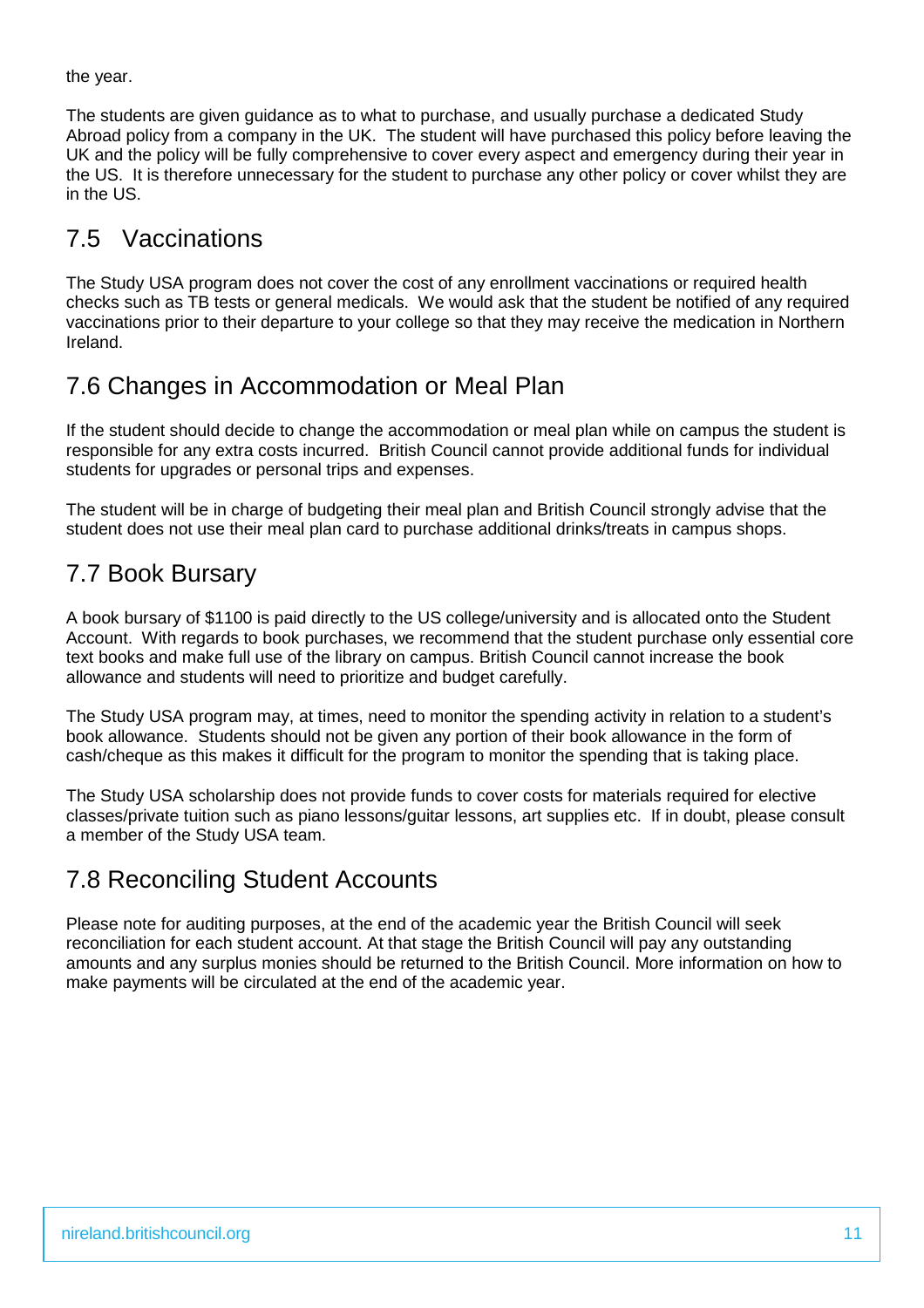# 8. IRISH AMERICAN SCHOLARS (IAS) PROGRAMME

As a means of thanking our US Colleges and Universities for hosting our students, the Northern Ireland Institutions offer a limited number of study places on the Irish American Scholars Program each year. This Program enables a limited number of American students from supporting Colleges to spend one or two semesters at a University or College in Northern Ireland.

Each Fall, the US Faith Based Higher Education Association for your college will write to US College Presidents inviting two applications from Junior students who have a GPA of 3.2 or above. The students will be considered for a place at a Northern Ireland Institution.

Through the IAS program American students may opt for courses in any subject area available, for which tuition fees will be waived. (They will however have to cover their living and other costs while in Northern Ireland.)

Further details of this interesting opportunity may be obtained from your US Faith Based Higher Education Association, the addresses for which are included in Section 9 of this document.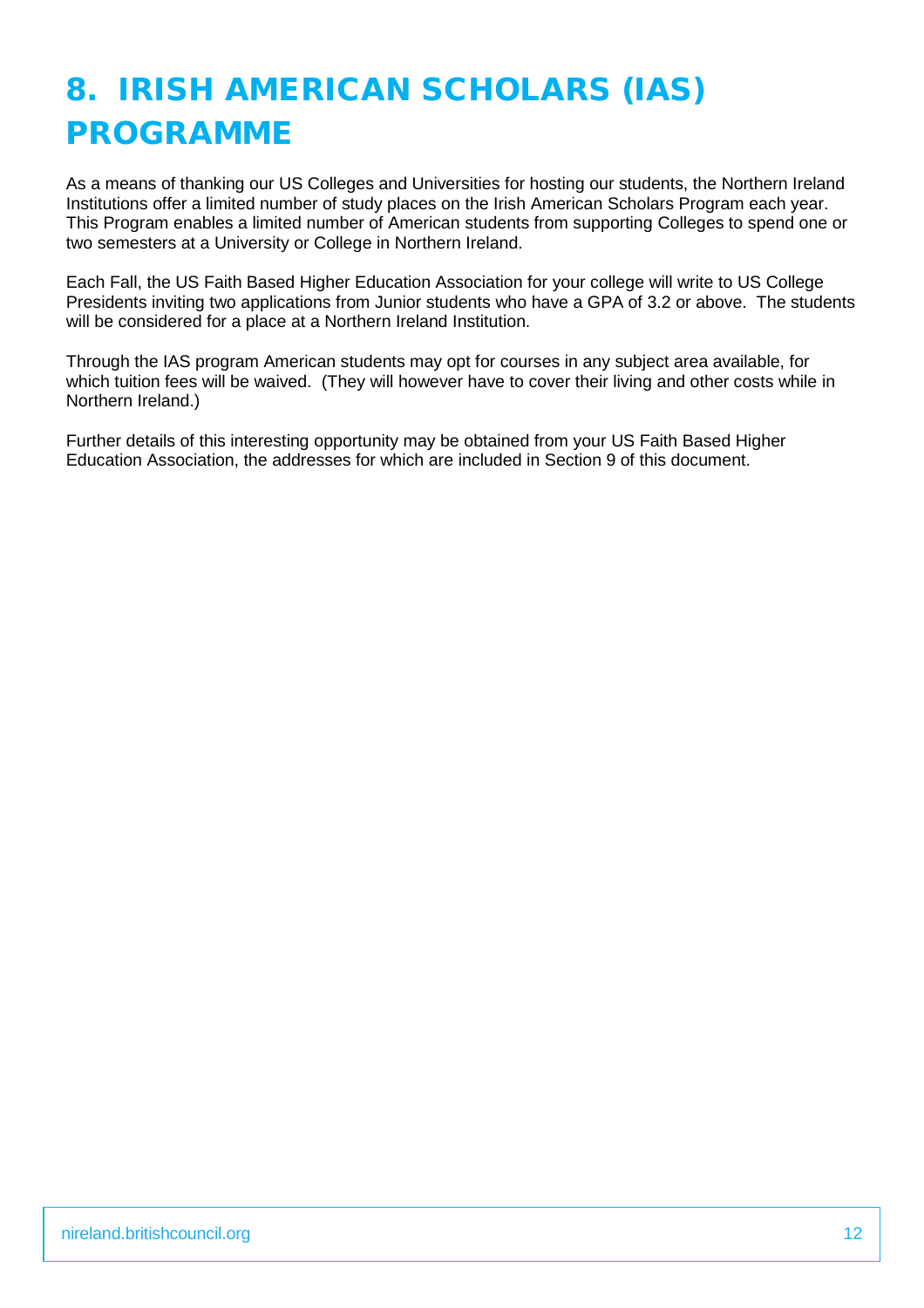# 9. US FAITH BASED HIGHER EDUCATION ASSOCIATION CONTACT DETAILS

### **Jeff Arnold**

Executive Director Association of Presbyterian Colleges & Universities (APCU) c/o Agnes Scott College Box # 1102 141 E. College Avenue Decatur GA 30030 Tel: (470) 443 1948 **Email:** jeff.arnold@presbyteriancolleges.org

#### **Pamela Galligan-Stierle**

Association of Catholic Colleges & Universities (ACCU) 1 Dupont Circle, Suite 650 Washington DC 20036 Tel: (202) 457 0650 **Email:** pamelagalliganstierle@gmail.com

#### **Tamara K. Gieselman**

Director of Schools, Colleges, and Universities General Board of Higher Education & Ministry PO Box 340007 Nashville TN 37203 Tel: (615) 340 (7425) **Email**: tgieselman@gbhem.org